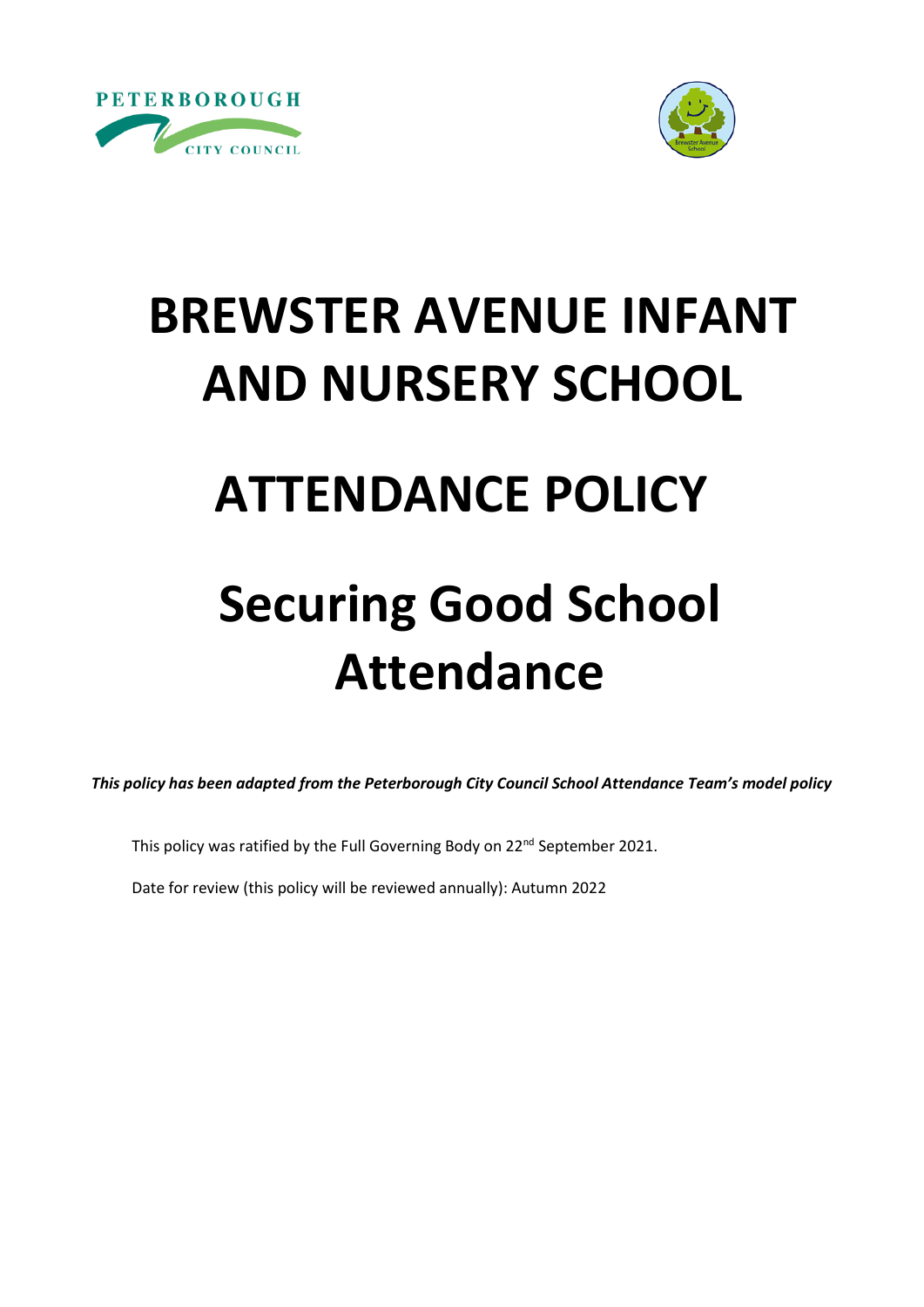#### **Introduction**

Brewster Avenue Infant and Nursery School is committed to providing an education of the highest quality for all its pupils and recognises that this can only be achieved by supporting and promoting excellent school attendance for all. This is based upon the belief that by attending school regularly and punctually, children will be able to take full advantage of the educational opportunities available to them. High attainment depends on good attendance and your child should be at school, on time, every day on which the school is open unless the reason for the absence is exceptional.

The whole school community – pupils, parents and carers, teaching and support staff and school governors – have a responsibility for ensuring good school attendance and have important roles to play. The purpose of the policy is to clarify everyone's part in this.

All staff (teaching and support) will work to provide an environment in which all of our pupils are eager to learn, feel valued members of the school community and look forward to coming to school every day. Staff also have a responsibility to set a good example in matters relating to their own attendance and punctuality.

#### **Attendance Leader**

The Headteacher will oversee, direct and co-ordinate the school's work in promoting regular and improved attendance and will ensure that the Attendance Policy is consistently applied throughout the school. This person, known as the Attendance Leader, will also ensure that up-to-date attendance data and issues are shared weekly with the Senior Leadership Team, are made regularly available to all staff, pupils/students and parents (who will regularly be reminded about the importance of good school attendance) and that information is reported to the governing body termly. She will ensure that attendance issues are identified at an early stage and that support is put in place to deal with any difficulties.

It is very important therefore that you make sure that your child attends regularly and this Policy sets out how together we will achieve this.

#### **Why Regular Attendance is so Important**

#### **Learning:**

Any absence affects the pattern of a child's schooling and regular absence will seriously affect their learning. Any pupil's absence disrupts teaching routines, so may also affect the learning of others in the same class.

Ensuring your child's regular attendance at school is your legal responsibility and permitting absence from school without a good reason is an offence in law and may result in prosecution.

#### **Safeguarding:**

Your child may be at risk of harm if they do not attend school regularly. Safeguarding the interests of each child is everyone's responsibility and within the context of this school, promoting the welfare and life opportunities for your child encompasses:-

Attendance Behaviour Management Health and Safety Access to the Curriculum Anti-Bullying

Failing to attend school on a regular basis will be considered as a safeguarding matter.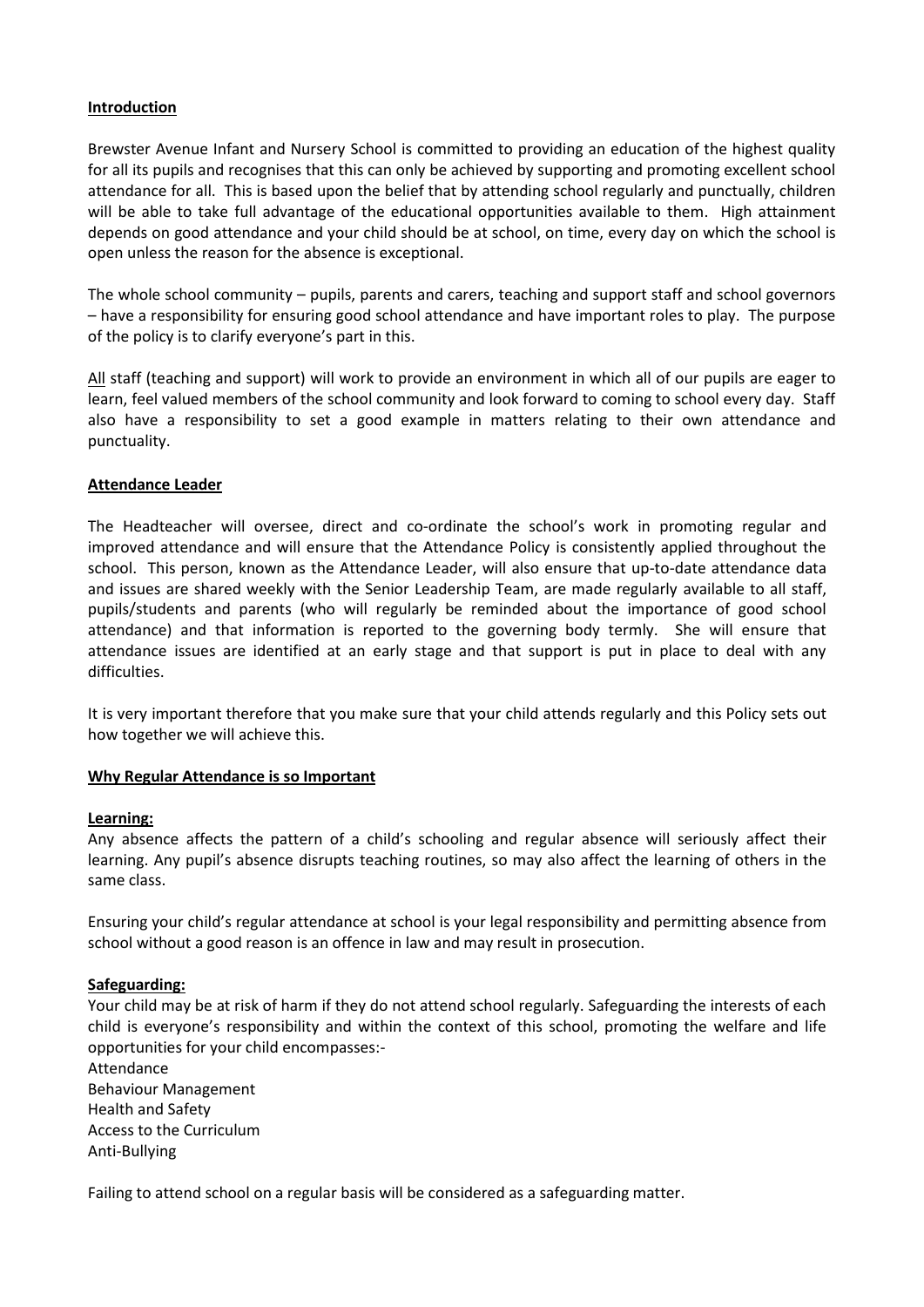Helping to create a pattern of regular attendance is everybody's responsibility – parents/carers, pupils and all members of school staff.

#### **To help us all to focus on this we will:**

- Give you details on attendance in our regular newsletters;
- Report to you regularly on how your child is performing in school, what their attendance and punctuality rate is and how this relates to their attainment and rate of progress;
- Acknowledge good attendance.

#### **The Law relating to attendance**

Section 7 of the Education Act 1996 states that 'the parent of every child of compulsory school age shall cause him / her to receive efficient full time education suitable:-

- (a) to age, ability and aptitude and
- (b) to any special educational needs he/ she may have

Either by regular attendance at school or otherwise'

The Isle of Wight Council v Platt case considered by the Supreme Court makes it clear that regular attendance shall mean attendance in accordance with the school rules. Therefore, any non-attendance which is not in accordance with the school rules will be deemed unauthorised. The school rules are the days the school is open for pupils to attend.

Under this judgement a child should attend 100% of the time unless there are exceptional circumstances that prevent this.

#### **The Law relating to safeguarding**

Section 175 of the Education Act 2002 places a duty on local authorities and governing bodies to have regard to guidance issued by the Secretary of State with regard to safeguarding and promoting the welfare of children and students under the age of 18.

#### **Reception Intake Induction period**

PCC, in line with the Admissions Code, offer all children in the September following their fourth birthday a full time place at school if requested by the parents/carers.

Our School uses a short induction period where Reception aged children are introduced to their formal education, using a reduced timetable to assist in their transition to full-time school. Parents will be notified of the timetable for our Reception children for September in advance.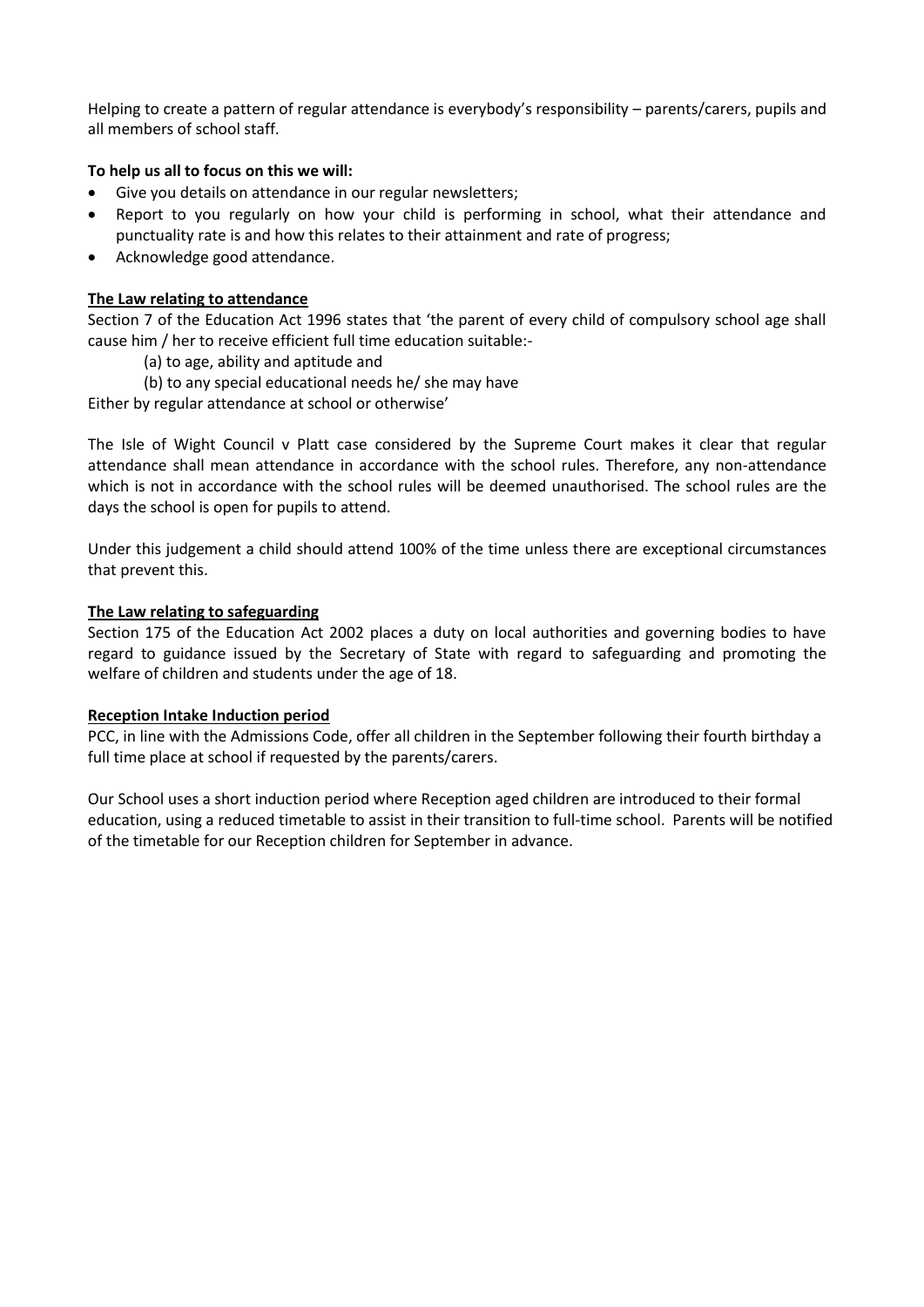#### **Understanding types of absence:**

Every half-day absence from school has to be classified by the school (not by parents/carers) as either **AUTHORISED** or **UNAUTHORISED**. This is why information about the cause of any absence is always required.

**Authorised** absences are mornings or afternoons away from school for a good reason like illness, medical/dental appointments which unavoidably fall in school time, emergencies or other exceptional cause.

**Unauthorised** absences are those which the school does not consider reasonable and for which no "leave" has been authorised. This includes:

- parents/carers keeping children off school unnecessarily;
- truancy before or during the school day;
- absences which have never been properly explained;
- children who arrive at school too late to get a mark;
- shopping, looking after other children or birthdays;
- day trips and holidays in term time not authorised as an exceptional circumstance.

This type of absence can lead to the Peterborough City Council, School Attendance Team, using sanctions and/or legal proceedings.

Whilst any child may be absent from school because they are ill, sometimes they can be reluctant to attend school. Any problems with regular attendance are best sorted out between the school, the parents/carers and the child. If your child is reluctant to attend, it is never better to cover up their absence or to give in to pressure to excuse them from attending. This gives the impression that attendance does not matter and usually make things worse.

#### **Persistent Absence (PA):**

A pupil becomes a 'persistent absentee' when they miss **10%** or more schooling within an agreed period of time for whatever reason. Absence at this level may cause considerable damage to any child's educational prospects and we need full parental support and co-operation to tackle this.

We monitor all absence thoroughly. Any case that is at risk of moving towards the PA level is given priority and you will be informed of this immediately.

PA pupils are tracked and monitored carefully through our pastoral system and we may also combine this with academic mentoring where absence affects attainment.

#### **Circumstances where a Penalty Notice may be requested from the LA by the School:**

A Penalty Notice can be issued if one of the following criteria can be met:

- Level of unauthorised absence leads to an unauthorised absence rate of **10%** or more within a minimum period of any 8 school weeks (A maximum of 2 penalty notices may be issued in any academic year);
- A single unauthorised absence event of at least 2 consecutive school days (4 consecutive sessions);
- Persistent late arrival at school after the register has closed contribute to a level of unauthorised absence at **10%** or above;
- Lack of adherence to the dates agreed for any authorised leave of absence without reasonable justification;
- Pupils identified in a public place whilst excluded from school (during the first five days of the exclusion period) without reasonable justification.

For further information regarding Penalty Notices please refer to the **Peterborough City Council Code of Conduct** which is available on the Peterborough City Council Website.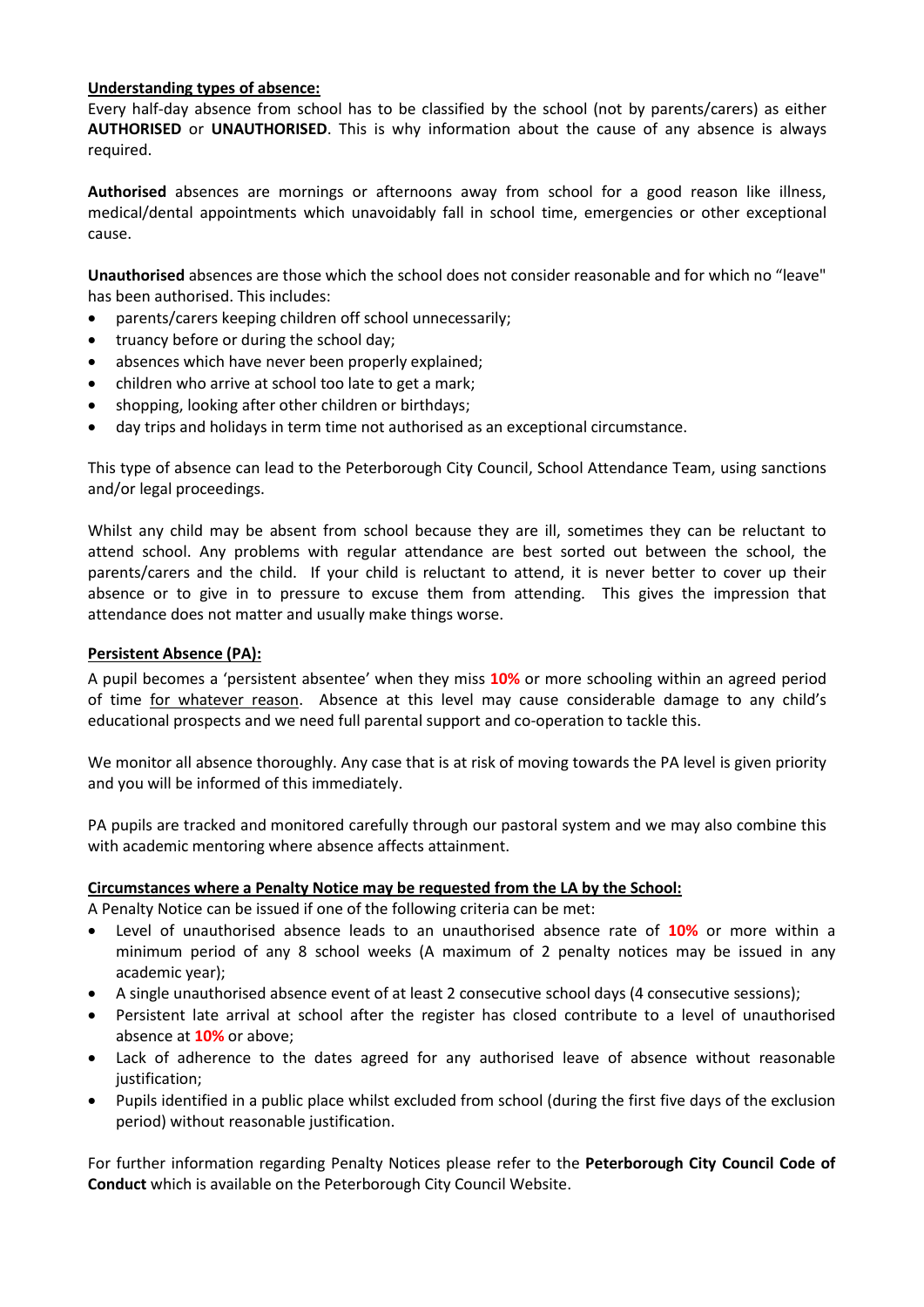#### **Absence Procedures:**

#### **If your child is absent you must:**

• Contact us as soon as possible on the first day of absence by phone or visit the school office and report the absence

#### **If your child is absent we will:**

- Telephone, text or email you on the first day of absence if we have not heard from you;
- Invite you in to discuss the situation with us;
- Take legal action if there are persistent absences, which may be in the form of Penalty Notices issued to each parent/carer for each child.

#### **Telephone numbers:**

There are times when we need to contact parents/carers about lots of things, including absence, so we need to have your contact numbers at all times. So help us to help you and your child by making sure we always have an up to date number – if we don't then something important may be missed. There will be regular checks on telephone numbers throughout the year.

#### **The School Attendance Officer:**

Parents/Carers are expected to contact school at an early stage and to work with the staff in resolving any problems together. This is nearly always successful. If difficulties cannot be sorted out in this way, the school may refer the child to the Local Authority Attendance Officer from Peterborough City Council, School Attendance Team. S/he will also try to resolve the situation by agreement but, if other ways of trying to improve the child's attendance have failed and unauthorised absences persist, these Officers can recommend that the Local Authority use sanctions such as Penalty Notices or prosecutions in the Magistrates Court.

#### **Lateness:**

Poor punctuality is not acceptable. If your child misses the start of the day they can miss work and do not spend time with their class teacher getting vital information and news for the day. Late arriving pupils also disrupt lessons, can be embarrassing for the child and can also encourage absence.

#### **How we manage lateness:**

- The school day starts at **8.55am** and we expect your child to be in class at that time.
- Registers are marked at **9am** and your child will receive a late mark if they are not in by that time.
- At **9.20am** the registers will be closed. In accordance with the Regulations, if your child arrives after that time they will receive a mark that will indicate that your child is in the school building, but will be marked with a 'U' Code which is recorded as an **unauthorised absence**. This may mean that you could face the possibility of a Penalty Notice if the problem persists.

If your child has a persistent late record you will be asked to meet with us to resolve the problem, but you can approach us at any time if you are having problems getting your child to school on time.

#### **Leave of Absence:**

Taking leave of absence without exceptional circumstance in term time will affect your child's schooling as much as any other absence and we expect parents to help us by not taking children away in school time.

Remember that any savings you think you may make by taking a holiday in school time are offset by the cost to your child's education.

There is **no** automatic entitlement in law to time off in school time to go on holiday.

All applications for leave of absence **must** be made in advance. When making a decision about whether to authorise this leave the school will consider the circumstances of each application individually.